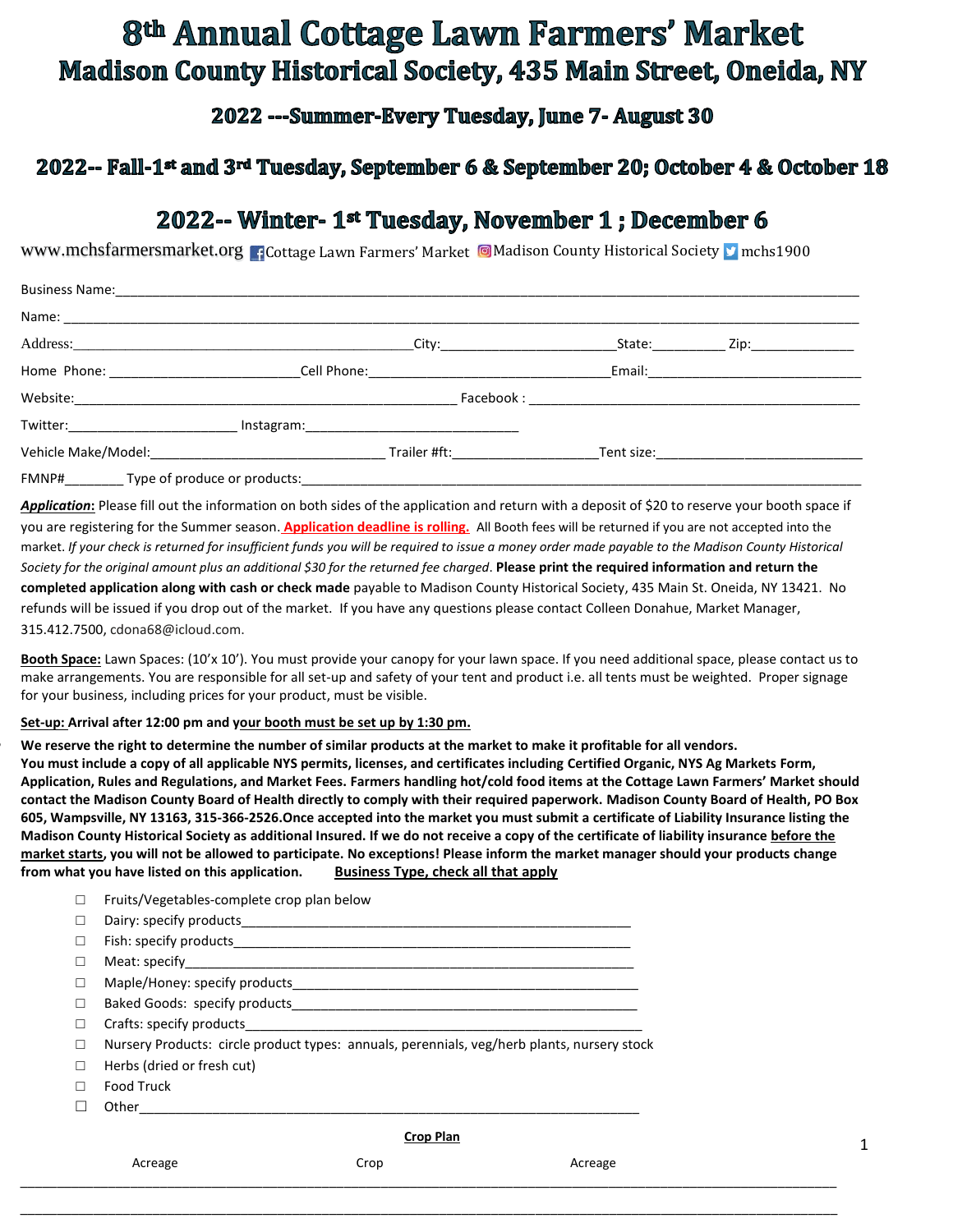# 8th Annual Cottage Lawn Farmers' Market **Madison County Historical Society, 435 Main Street, Oneida, NY**

2022 --- Summer-Every Tuesday, June 7- August 30

## 2022-- Fall-1<sup>st</sup> and 3<sup>rd</sup> Tuesday, September 6 & September 20; October 4 & October 18

2022-- Winter- 1<sup>st</sup> Tuesday, November 1; December 6

## **2022 Farmers' Market Schedule & Rates:**

# **Weekly Market; Summer Market; Summer Market+ Madison County Craft Festival; Fall Market; Winter (Indoor) Market**

There are 13 weeks of the Summer Market season starting June 7- August 30 The Fall Market is offered on the  $1<sup>st</sup>$  and/or  $3<sup>rd</sup>$  Tuesday during September and October. The Winter (Indoor) Market is offered on the 1<sup>st</sup> Tuesday during November and December. *Please see booth options below for more information.*

- **A deposit of \$20 to reserve your booth space in the summer market must accompany this application. Balance due is required at the start of the summer market.**
- **A deposit is not required for those participating at the weekly rate or Fall and Winter market.**

# **Booth Fees for Summer Farmers' Market, June 7- August 30**

#### \_\_\_**\$10 per week** to participate at the **Summer Farmers' Market, every Tuesday, June 7-August 30, from 2 pm -6 pm**. You do not need to attend the market each week. However, you must inform us at least a week in

advance of your weekly availability, so that we can make space for you. Circle the dates you plan to participate in the market.

 **Cottage Lawn Farmers' Market Schedule: June: 7 14 21 28 July: 5 12 19 26 August: 2 9 16 23 30 Set-up at the Farmers' Market**: Arrival after 12:00 pm. Your booth must be set up by 1:30 pm.

### \_\_\_**\$115** at the **Summer Farmers' Market, every Tuesday, June 7- August 30, from 2 pm-6 pm**

You do not need to attend the market each week. However, you must inform us at least a week in advance of your weekly availability, so that we can make space for you. Circle the dates you plan to participate at the market.

 **Cottage Lawn Farmers' Market Schedule: June: 7 14 21 28 July: 5 12 19 26 August: 2 9 16 23 30 Set-up at the Farmers' Market**: Arrival after 12:00 pm. Your booth must be set up by 1:30 pm.

### \_\_\_**\$175** at the **Summer Farmers' Market every Tuesday, June 7- August 30, June 7- August 30 + participation at the Madison County Craft Festival (Sept. 10 & 11, 2022)**

Included in your seasonal rate is your invitation to participate in Madison County Craft Festival on September 10 & 11, 2022. Attendance at Madison County Craft Festival ranges between 3,000—3,200 visitors. *Your assigned space at the Madison County Craft Festival will be in a different location from your assigned space at the market.* Madison County Craft Festival is on September 10 from 10 am – 5 pm; September 11 from 10 am - 4 pm. Set-up at the Madison County Craft Festival weekend is before 9 am each day. No exceptions. We encourage you to participate in both days of the Craft Festival, please let us know well in advance if you can only make one day*. Please note: if you miss 3 weeks of the market without notifying the Market Manager, then you forfeit your participation in the Madison County Craft Festival.*

**Cottage Lawn Farmers' Market Schedule: June: 7 14 21 28 July: 5 12 19 26 August: 2 9 16 23 30 Set-up time at the Farmers' Market**: Arrival after 12:00 pm. Your booth must be set up by 1:30 pm